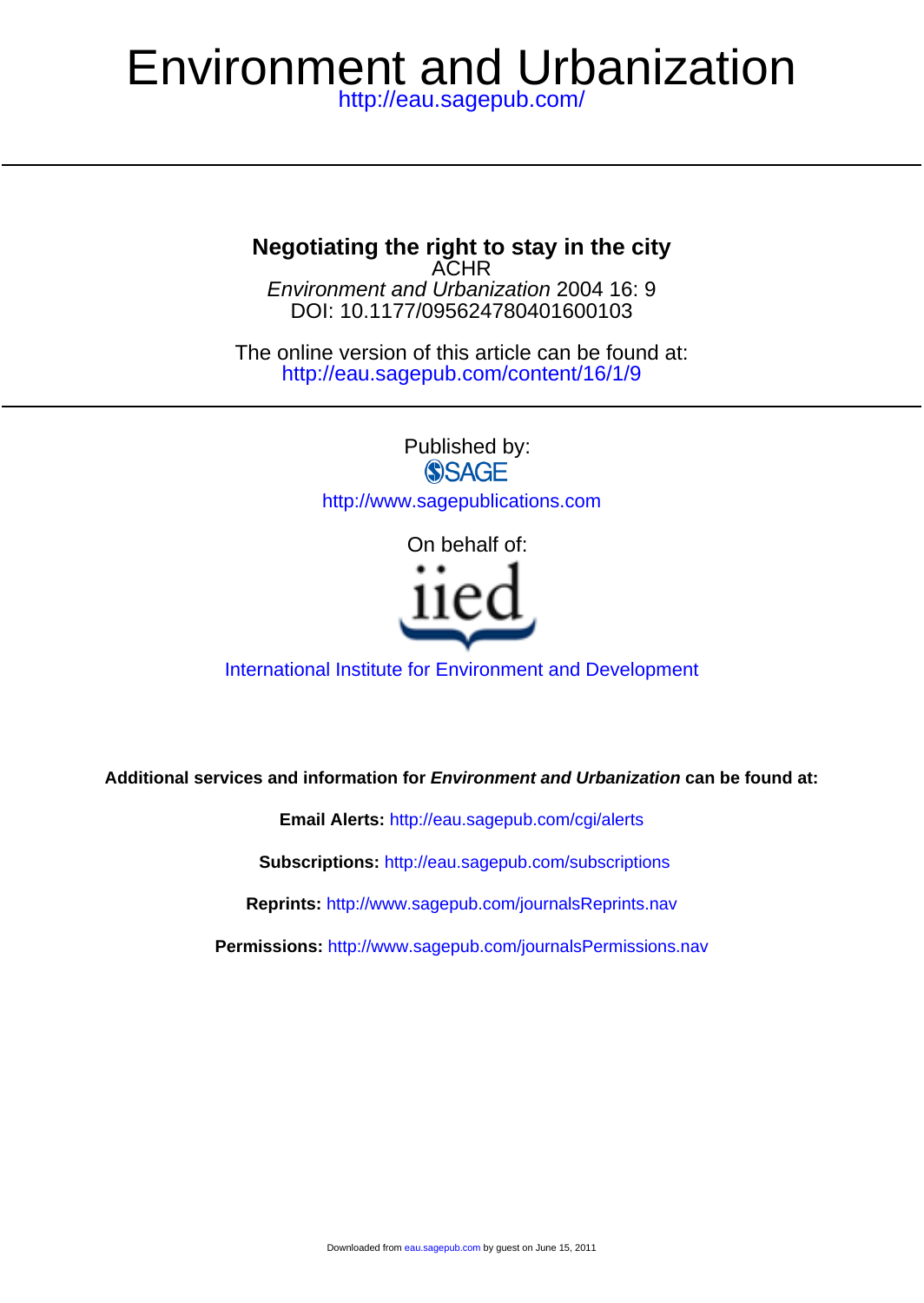

# Negotiating the right to stay in the city

# *ACHR*

**The Asian Coalition for Housing Rights (ACHR) is a regional network of grassroots groups, NGOs and professionals involved with urban poor development processes in Asian cities. Over the past 11 years, ACHR has marshalled teams from around Asia and Africa to help poor community groups, professionals and government officials in Phnom Penh to develop and test community-driven solutions to problems of housing and poverty in the city. This article was prepared by Anne Nicholson, with contributions from David Crosbie, Maurice Leonhardt and Arif Hasan.**

*SUMMARY: This paper describes a joint programme in Phnom Penh involving the municipality, a local NGO and a federation of the urban poor together with support from UN–Habitat and the Asian Coalition for Housing Rights. The programme sought to influence change in the city and to explore ways of managing processes more effectively and equitably. Research was undertaken to understand local development forces and trends as they directly affected the poorest, and results were shared among communities, academics, professionals and officials. The paper explains how this shared information led to active training through pilot community upgrades and city-wide settlement planning, contributing to policy change and illustrating an alternative and participatory governance system for the city.*

# I. INTRODUCTION

"*THIS CITY DOESN'T only belong to the rich. It belongs to all of us, so we should all be involved in improving it…. Now we have a lot of work to do. We have to sit down and set concrete plans for this upgrading programme together*" (Chev Kim Heng, vice-governor of Phnom Penh).

This paper describes the process adopted for the City Development Strategy in Phnom Penh, from 2001 to 2003. The Strategy was a joint programme of the Municipality of Phnom Penh (MPP), UN–Habitat and the Asian Coalition for Housing Rights (ACHR), the people's organization, Solidarity for Urban Poor Federation (referred to in this paper as "the federation")and the Urban Resource Centre, a local NGO. The Strategy sought to influence changes in the city, bringing the various groups in the city's urban development process together to explore ways of managing processes more effectively and equitably. Through the Strategy, a research process was ini[tiated to u](http://eau.sagepub.com/)nderstand development forces and trends as they directly affected the poorest. Through participatory research and consultation activities, the results of these studies were shared among communities, academics, professionals and officials. This process facilitated and nurtured a more equitable vision of city development with benefits for all citizens. This paper explains how this information and the extensive consultation were taken a step further, with active training through pilot community upgrades and city-wide settlement planning. This action research contributed to creating policy change, thereby illustrating an alternative and participatory governance system for the city.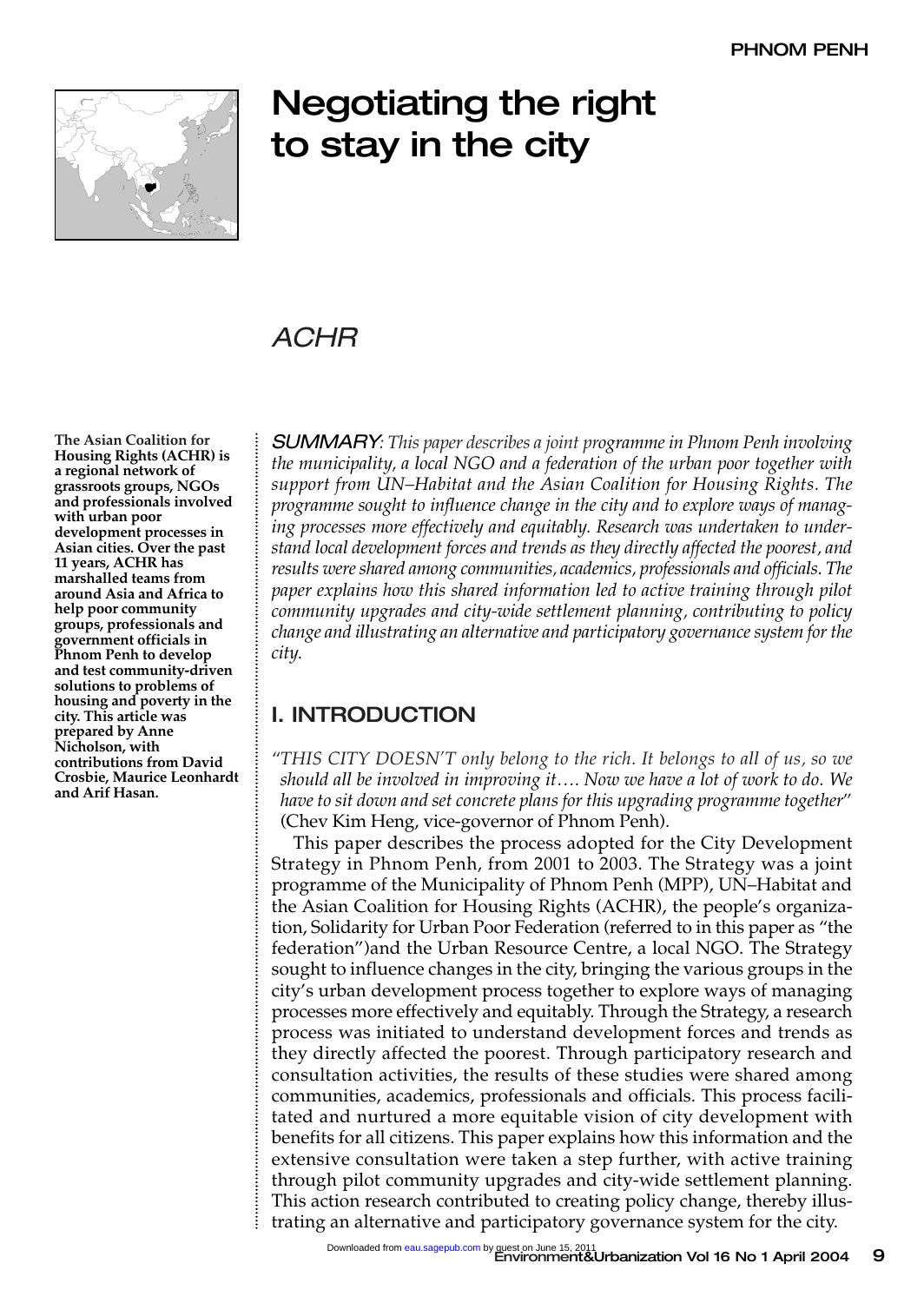#### II. UNDERSTANDING DEVELOPMENT FORCES IN THE CITY

PHNOM PENH'S CURRENT urban development is closely linked to its tragic past. During the Pol Pot regime from 1975 to 1979, the city was effectively emptied as residents were forced into the fields to pursue agricultural utopia, and all tenure records and hereditary land-ownership systems were destroyed. With the fall of the Pol Pot regime in 1979, when the Vietnamese took Phnom Penh, land was declared to belong to the state, and people returning from the countryside and from refugee camps were permitted to take residence on a first-come, first-served basis. Within a decade, existing apartments and villas in the city were filled and the government gave permission for people to build shacks on vacant land. By the time land was privatized in the late 1980s, people in both formal and informal housing had settled most of the available land in the inner-urban areas, and were in a position to claim title for their housing. Since the first democratic election in 1993, and increasingly after the economic crisis and greater political stability post-1997, development and investment in Phnom Penh have escalated significantly. As a result, commercial and public development agendas have collided with the needs of the poor within the city. As elsewhere, the poor have been left worse off as a result. As shown in Box 1, the position of the urban poor is extremely vulnerable. They struggle to secure their place in the city in the face of aggressive commercialization of land markets.

In 1998, the Urban Poor Development Fund (UPDF) was formed. The UPDF was a collaboration between the federation, the municipality and NGOs. It is a fund for the poor to access in support of their development needs. It was initially intended to meet the housing needs of the poor, beginning with loans for a community relocated in an inner-city development, but has diversified into support for other activities in response to community needs. After five years, more than 18 relocations of lowincome communities have taken place, with considerable variance in the viability of the new sites that they have been offered. The development of the Fund has had to respond to such needs.

In the five years after the Fund was launched, relocation was the only option offered to communities facing eviction. When the Strategy was launched in 2001, it was still the only approach imagined for the future.

The organizations initiating the Strategy believed that developing a shared vision of the city's development among various stakeholders was essential. It was agreed that it was necessary to understand current trends, and particularly those most influencing the situation of the urban poor (such as the status of land). This information was also seen as important in helping to create a common base for all stakeholders collectively to assess the past and develop an alternative vision for the future. With these objectives, the Strategy supported three [independe](http://eau.sagepub.com/)nt studies<sup>(1)</sup> by local organizations and consultants:

• on the relocation of urban poor communities in Phnom Penh;

- on land availability for city development in Phnom Penh Metropolitan Area; and
- on development plans for Phnom Penh Metropolitan Area.

Once these studies had been presented together, it was realized that an updated understanding of the city's low-income communities was needed. This would enable the poor to have a better perspective that went beyond their community to their *khan* (district) and city, and for the other stake1. Sophy, E (2002), "Land availability for city development in Phnom Penh Metropolitan Area", prepared for Asian Coalition for Housing Rights, The Green Group (English and Khmer); also Sophy, E (2002), "Study on development plans of Phnom Penh Metropolitan Area", prepared for Asian Coalition for Housing Rights, The Green Group (English and Khmer); and URC (2002), "Study on the relocation of the urban poor communities of Phnom Penh", prepared for Asian Coalition for Housing Rights, URC, (English and Khmer).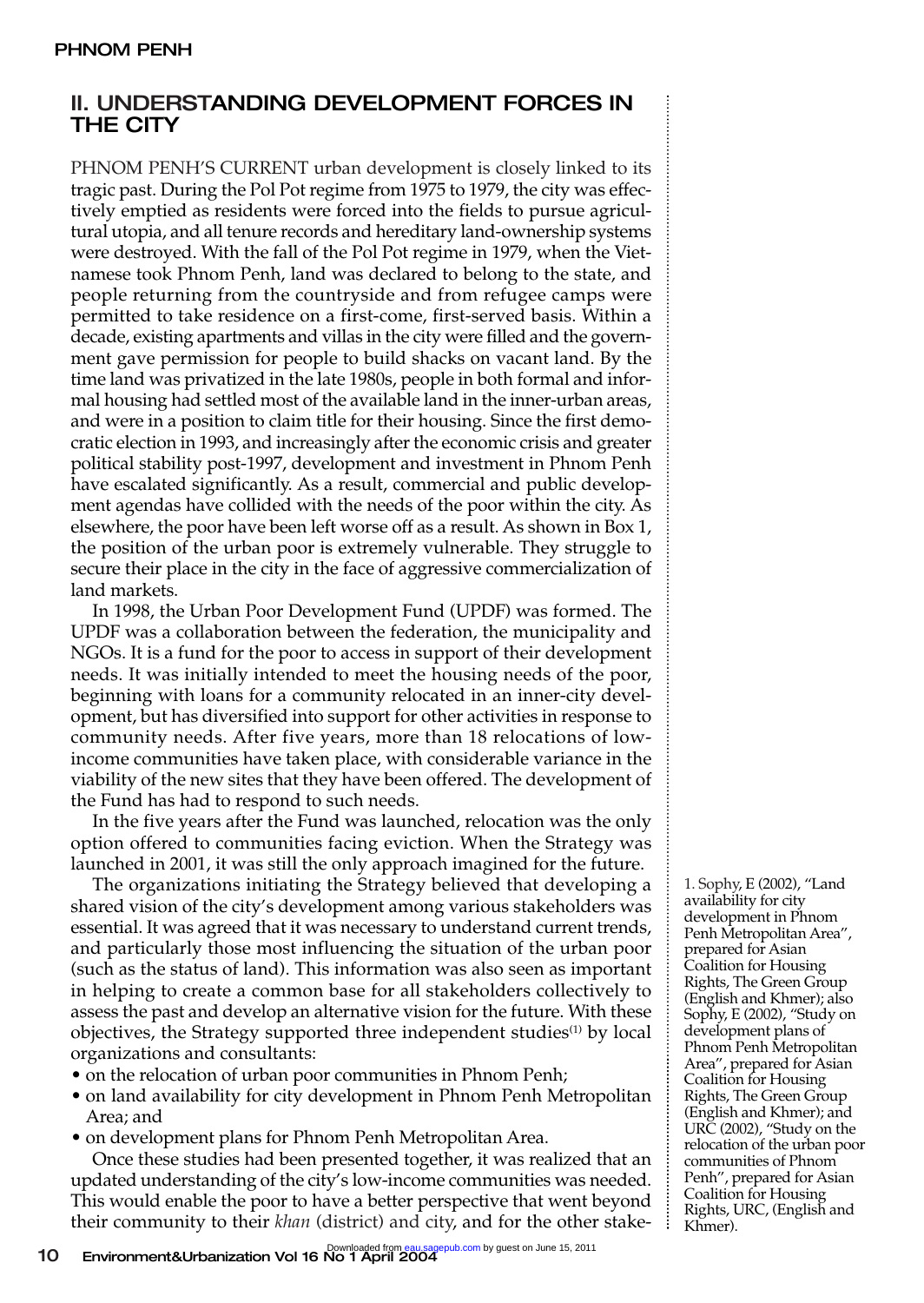#### **Box 1: Phnom Penh slum dwellers feel the heat**

The fire consumed the Phnom Penh slum that Sim Somay called home while she was at work at a nearby garment factory. The 37-year-old mother of four returned to find the smouldering wreckage of 1,800 makeshift houses, including the shelter that she and her husband had bought five years ago. Her mother and children had escaped unharmed, with a single hastily packed suitcase.

That night, the family and other victims ate food provided by the Phnom Penh authorities. The next morning, city officials proclaimed that no one would be allowed to stay or rebuild on the prime riverfront property at the confluence of the Tonle Sap and Mekong River.

A few days later, trucks arrived to transport victims to a remote rice field without electricity or water, where they were given plastic sheeting and other materials and told to make new homes.

Many of the victims, including Sim Somay, were reluctant to go so far from their jobs in the city. But most deemed it wise not to resist, especially after a second fire swept through another river-front slum just two days after the first blaze. "*It seemed to me that if we tried to rebuild the house where we were before, another fire would be coming,*" she said.

Along with displacing an estimated 16,000 people, the fires ignited worries that more trouble lies ahead for residents of the squatter settlements that occupy long stretches of the river front, an area longtargeted for beautification by city officials eager to improve the city's dilapidated image…. Most people in Phnom Penh believe the fires were aimed at getting squatters off the land.

Extracts from Kazmin, Amy (2002), "Phnom Penh slum dwellers feel the heat", *Financial Time*s, 8 January.

> holders to see all of development in relation to the opportunities and realities of the urban poor themselves. As a result, the federation undertook a new city-wide survey of low-income settlements in early 2003, updating previous surveys that they had undertaken in 1997 and 1999. The findings of these key studies are presented in the sub-sections below.

#### a. Relocation of urban poor communities in Phnom Penh

In 1998, the people of Toul Svey Prey were evicted from their roadside location to make way for a municipal drainage project. They worked together with the municipality, NGOs and international agencies back in 1998 to plan their own relocation. At the time, evictions had rarely involved relocation, and when land was offered, it was mostly to distant, unserviced, allocated sites. The participatory resettlement of Toul Svey Prey community thus provided an alternative. However, since then, resettlement has become the only solution adopted by the poor and the city when development plans conflict with th[e housing n](http://eau.sagepub.com/)eeds of the poor. Since 1998, more than 8,100 people have relocated to 18 sites across rural Phnom Penh.<sup>(2)</sup>

The reasons for the relocations have mostly been to allow public urban infrastructure improvements, such as upgrading and rehabilitation of roads, drainage canals and dykes, and for public gardens. Each relocation has involved different processes, time frames, partnerships and participation, resulting in a diverse range of impacts for the resettled communities. The relocation study analyzed 14 of these situations and came up with the following lessons:

• Unless **carefully planned with people's participation**, relocation can

2. The city is divided into seven *khans* or districts. The four central *khans* are known as the urban *khans*, with relatively high population densities; the three peripheral *khans* are referred to as the rural khans.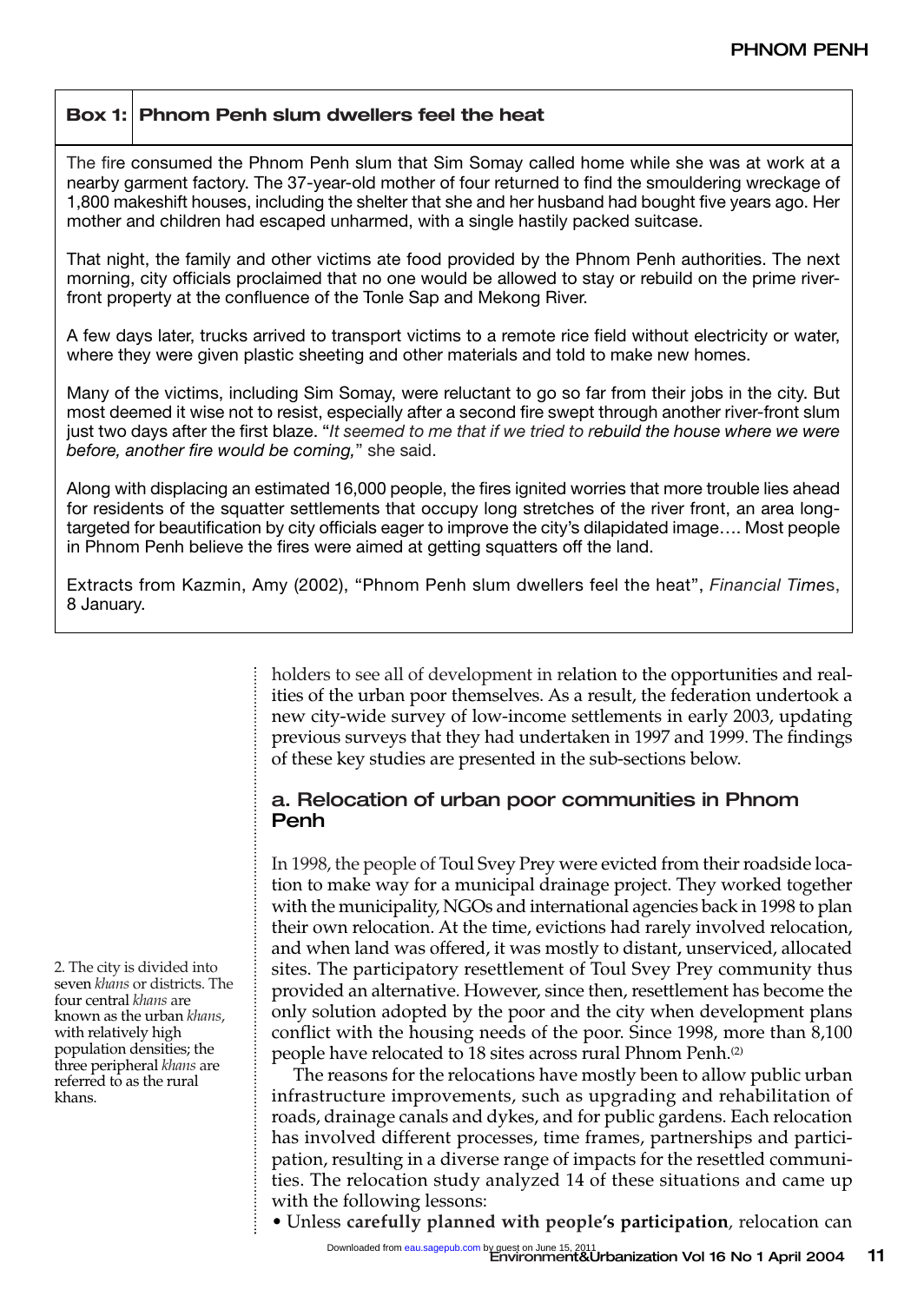deepen poverty. Relocation moves people with generally low and unstable incomes away from the areas where they are making their living. Moving from the city centre to mostly rural areas, many people become even more vulnerable by having to change jobs and income-earning activities, and by earning less overall.

- **Choosing the location is key** to the success of resettled communities, and those sites selected by communities have been the most successful. These have been closest to urban Phnom Penh and, as a result, residents have experienced less unemployment, less income reduction, and less employment change. In the more distant resettlement sites, up to 25 per cent of families have left the site or live most of the week in the city earning their income. In the distant, unplanned relocation sites, income fell by up to 70 per cent compared with an average of 20 per cent across all resettled communities.
- **Relocation can strengthen or break up communities.** Where people have participated in planning their resettlements, they have also been active in construction, incremental improvements and organizing. Where they have not been involved, the relocation has not been successful. Communities have been disrupted due to the lottery system of allocating plots and, in some cases, family members or entire families have to return to Phnom Penh to find a living. Family and community ties have been broken at a time of greatest vulnerability.
- **Disasters are not a time for relocation.** Several of the most recent relocations at the time of the study were in response to settlement fires, with disastrous consequences. People who had lost everything had been moved to unprepared and unserviced sites. However, learning from these experiences, the Bloc Tanpa rooftop community, which was gutted by fire in March 2002, demonstrated how supporting communities near their homes can allow them to keep working at the same time as they are devising plans and implementing alternative long-term solutions.
- **Relocations can be very expensive** if landfill is needed to reduce flooding and conventional infrastructure strategies are followed. The study highlights that these costs have been falling as lessons are learnt. However, in the most remote sites, continuing food aid and subsidies for utilities are still necessary. There remains a need to explore models for lower-cost resettlement that involve greater participation, with a contribution from the community to reduce dependency and build up community power and activity.

**The study concluded that relocation should only be one of several possible solutions**. It offered numerous recommendations for improved relocation policies, suggestions for institutional support, and requirements to improve the planning and implementation of resettlement activities.

The central conclusion and recommendation of the study was that relocation is rarely necessary, and that options such as on-site upgrading, reblocking and/or the redevelopment of [existing s](http://eau.sagepub.com/)ettlements could be adopted without impeding the necessary urban developments. Where relocation is unavoidable, the study suggested moving to sites nearby, so that continuous access to employment, markets, utilities and social services can be ensured. The study proposed that comprehensive on-site upgrading be pursued to demonstrate the benefits to the community and to show the city how urban poor communities can be well serviced, beautiful and environmentally healthy parts of the urban landscape.

While examining approaches to supporting the development of resettled communities, the study noted that many of the settlements are clus-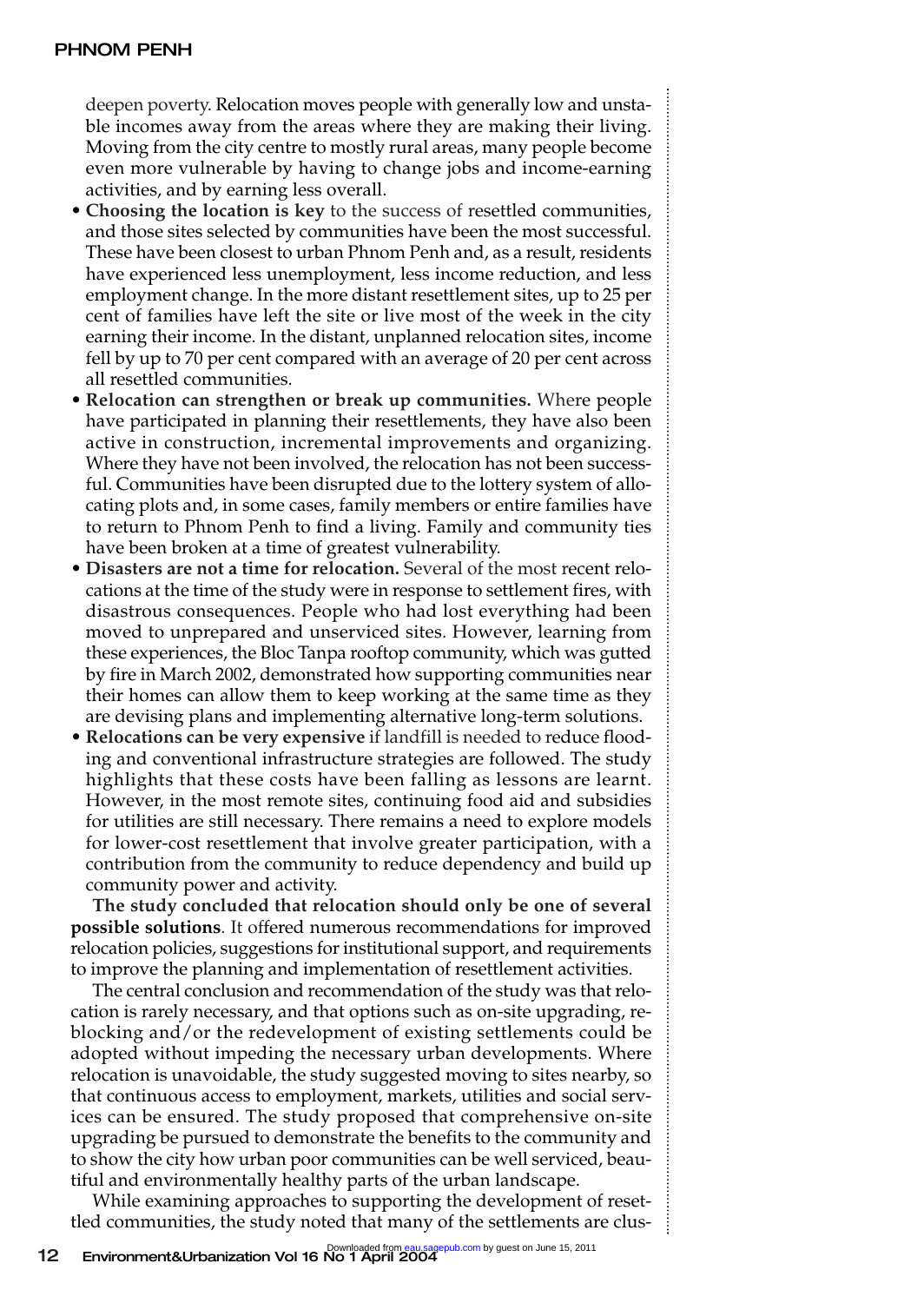tered together in areas that are little developed. It proposed that four principal areas be designated "priority development areas" with the extension of infrastructure and service networks and the encouragement of commercial investments.

#### b. Land availability study

The land study was undertaken to assess the quantity of land available for development and settlement in Phnom Penh, together with its location, condition, ownership and current plans. The land inventory, which was central to the study, included only land parcels larger than 0.5 hectare.

The land inventory illustrated the current trends in land market and land development. The demand for land is increasing due to foreign tourism-related and corporate-sector industrial expansion. There is also a demand for higher middle-income housing and related commercial development. Therefore, all land in prime locations is being purchased by the private sector and being developed. Land that is likely to become prime land is also being purchased and kept for speculation. Almost all the land being acquired is government land, which is being sold because of pressure from a powerful nexus of politicians, bureaucrats and developers (local and foreign). The nature of the development taking place is completely governed by land value and, in the absence of a land use plan, not by any social or environmental considerations. Under these conditions it is not possible for poor settlements to remain either on prime land or on land that is likely to become prime land. Land registration is unusual, with only about 20 per cent of the 170,000 plots in the city being registered.

The inventory found 358 vacant land parcels totalling almost 4,000 hectares (10 per cent of Phnom Penh's land area).<sup>(3)</sup> Most of this land, (97 per cent) is owned privately, by individuals or companies, leaving only 3 per cent in government hands. The four inner-urban *khans* combined contain less than 20 small parcels of land. The remaining vacant land is found in the three outer *khans*. However, much of this land is unsuitable for relocation of urban slum communities due to its remoteness from markets, utilities and social services, and the potential for flooding. The study suggests that 21 per cent of the available land is suitable for relocation.

In the absence of a city land use plan or regulatory mechanisms for the land market to guide the private sector for city development, land development is guided by investor interests. With government owning little of the land, they are unable to allocate land for social or other development purposes.

The land inventory study was particularly useful in reinforcing the benefits of community-selected relocation sites. It was evident that community-chosen relocation sites were closer to the city, in more economically st[rategic posi](http://eau.sagepub.com/)tions. Smaller plots than the government-allocated remote relocation sites ensured affordability. The study also shows that, although prices may be higher in these areas, there is plenty of available land accessible to the city that communities and the municipality can assess when considering relocation.

#### c. Development plans

The objective of the study of development plans was to understand and present the development of Phnom Penh; identifying the types of devel-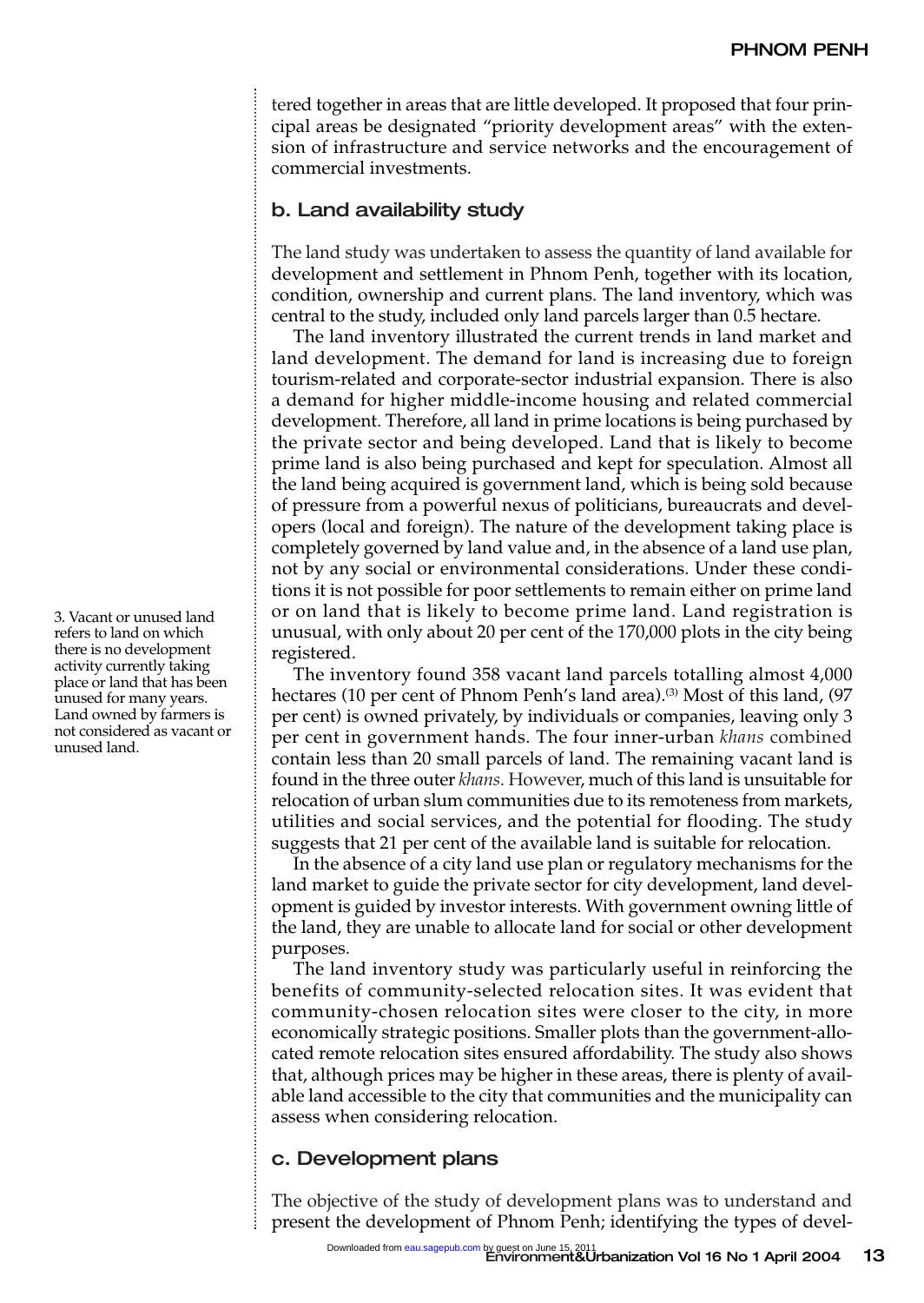|      | Table 1:   Phnom Penh urban poor settlement surveys<br>$(1997 - 2003)$ |                            |        |                          |        |  |
|------|------------------------------------------------------------------------|----------------------------|--------|--------------------------|--------|--|
| 1997 |                                                                        | 1999                       |        | 2003                     |        |  |
|      | Settlements Households                                                 | l Settlements   Households |        | Settlements   Households |        |  |
| 379  | 30,100                                                                 | 502                        | 35,165 | 569                      | 62.249 |  |

opment projects, for example road infrastructure or tourism development, that are receiving investment and are thus shaping the physical and social layout of the city and determining its future functions.

The study noted that, in the past 10 years, 203 projects have been carried out or are currently underway in various sectors. Almost onequarter of these concern water supply; the next most common group relates to community development projects (spanning issues of infrastructure improvement, empowerment and advocacy), which account for 11 per cent of projects; and land use planning projects account for 9 per cent (18 individual projects). There have been equal numbers of projects addressing traffic and urban roads (16), and floods, drainage and sanitation (16). The study estimated that these development projects over the last 10 years have cost more than US\$ 400 million.

An analysis of the urban development plans shows a focus on the inner-urban *khans* and, in the absence of land use plans, illustrates the direction and corridors for priority city development beyond the centre to the rural *khans*.

Later in the Strategy process, as many of these plans as possible were mapped, to include the locations of communities. This enabled the implications of developments (particularly road and drainage) on low-income communities to be assessed.

#### d. Urban poor settlement survey (2003)

The Solidarity for Urban Poor Federation then conducted their own survey of the low-income communities. This survey updated an earlier study in 1999, and found 62,249 poor households living in 569 settlements in the urban and rural *khans* of Phnom Penh.

The biggest demographic change emerging from the new survey (in which more rural communities had been included) was that the scale of poverty in Phnom Penh was much greater in the rural *khans*. This change was also a result of the relocation of more than 13 per cent of the poor over the previous five years, from inner-city to rural relocation sites, which were themselves the only new communities to have formed in the past five years. The great majority (87 per cent) of settlements were established before land privatization.

The 2003 federation survey found an increase in the number of settlements on private land relative to public land. Two main factors affecting this change are the relocation of communities from public land to private resettlement sites where they will soon attain private title and the inclusion of the many poor rural communities who may own their land, yet are very poor.

The most prominent theme from the survey was the status of security in low-income settlements. Forty per cent of communities were under some eviction threat, with 12 per cent actually under eviction orders.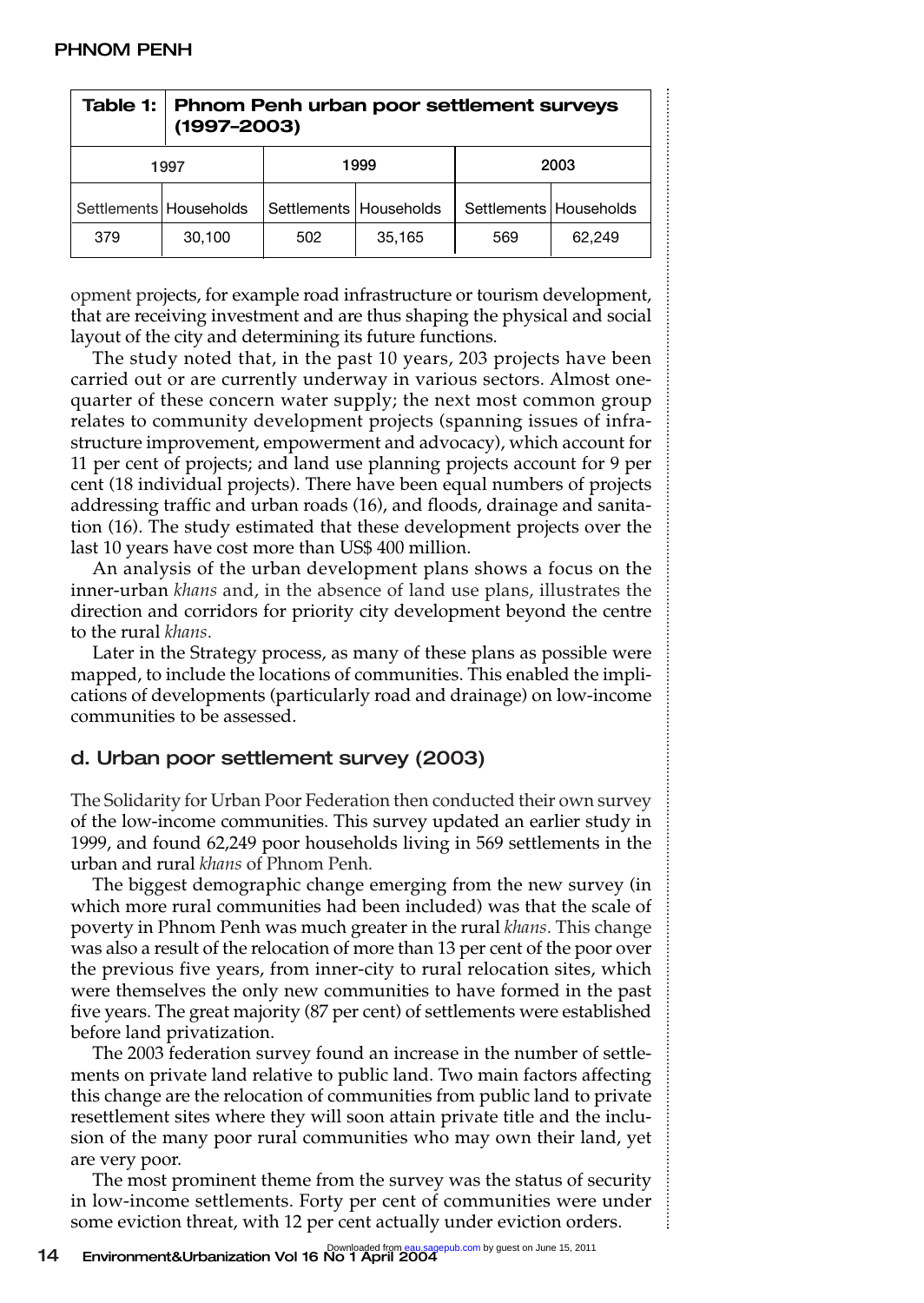

ACHR (2003), "Phnom Penh: an information booklet on the city's development and the settlements of the urban poor", May.



of the urban poor", May.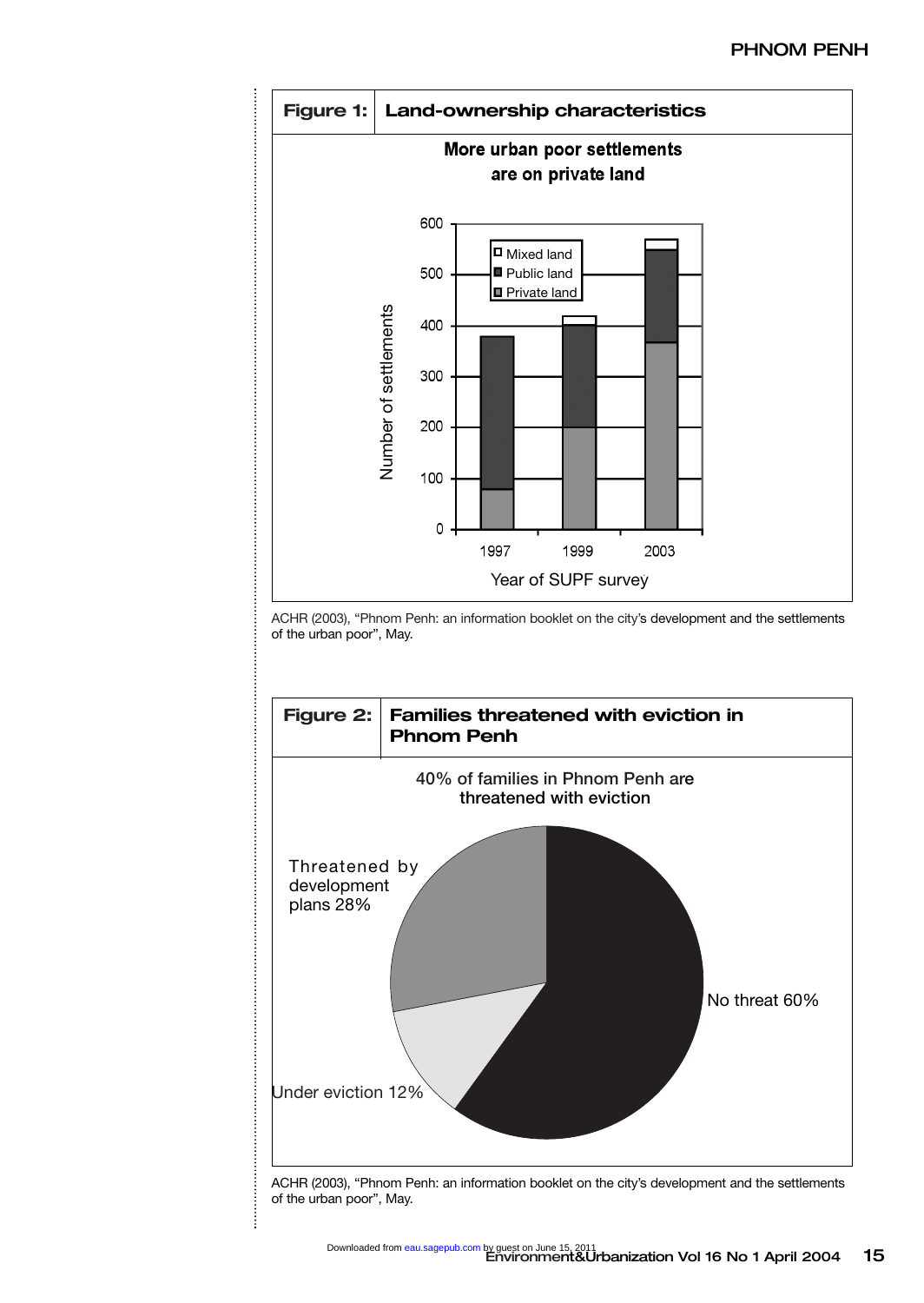| Table 2: Eviction threats by type of development |                    |      |  |  |  |  |
|--------------------------------------------------|--------------------|------|--|--|--|--|
| Cause of eviction                                | <b>Settlements</b> | $\%$ |  |  |  |  |
| Infrastructure                                   | 74                 | 38   |  |  |  |  |
| <b>Beautification</b>                            | 22                 | 11   |  |  |  |  |
| Commercial                                       | 23                 | 12   |  |  |  |  |
| Ministerial                                      | 11                 | 6    |  |  |  |  |
| Private                                          | 11                 | 6    |  |  |  |  |
| Uncertain                                        | 56                 | 27   |  |  |  |  |
| 197                                              |                    |      |  |  |  |  |

The survey found the greatest problem was on public land where 60 per cent of settlements were at risk. A significant 20 per cent of settlements on private land were also threatened with eviction.

Almost half of these evictions are due to public infrastructure and beautification projects, with road development being the cause of 18 per cent of all eviction threats.

Poor communities face a lot of uncertainty about their settlements, and rarely know or are informed about the development plans and their consequences. This makes it difficult for them to plan for their own development. The survey showed that people in almost 30 per cent of settlements did not know about the plans for their land.

#### III. SHARING KNOWLEDGE WITH THE CITY

THE STUDIES INDICATED conclusively that the combination of unrestrained commercial urban development within the core of the city and the policy of relocation, advocated in the past, had failed to alleviate either the problems of urban poverty or of slums. In practice, relocation sites were becoming centres of disadvantage. These conclusions pointed strongly to the need for a change in focus with regard to development in the city.

Initially, ACHR, the municipality and UN–Habitat had envisaged that the Strategy would produce a database of information on urban poor settlements and city development trends that would be useful for the urban poor organizations, NGOs and government. This information would allow the government to make informed decisions on future development and planning assistance from major donors. While much of this information was acquired, the Strategy to[ok the furt](http://eau.sagepub.com/)her step of undertaking analysis, in order to facilitate planning.

The Strategy recognized that the way forward had to be agreed upon collectively. Using these studies, the groups involved began to draw together the process to facilitate the development of a collective response. The studies were used to present the reality of the situation in the city and to reflect on directions for future change. In this way, a broad selection of local actors was involved in the analysis and consequent planning phase of the Strategy. The key stakeholders involved were:

• federation community representatives in each community;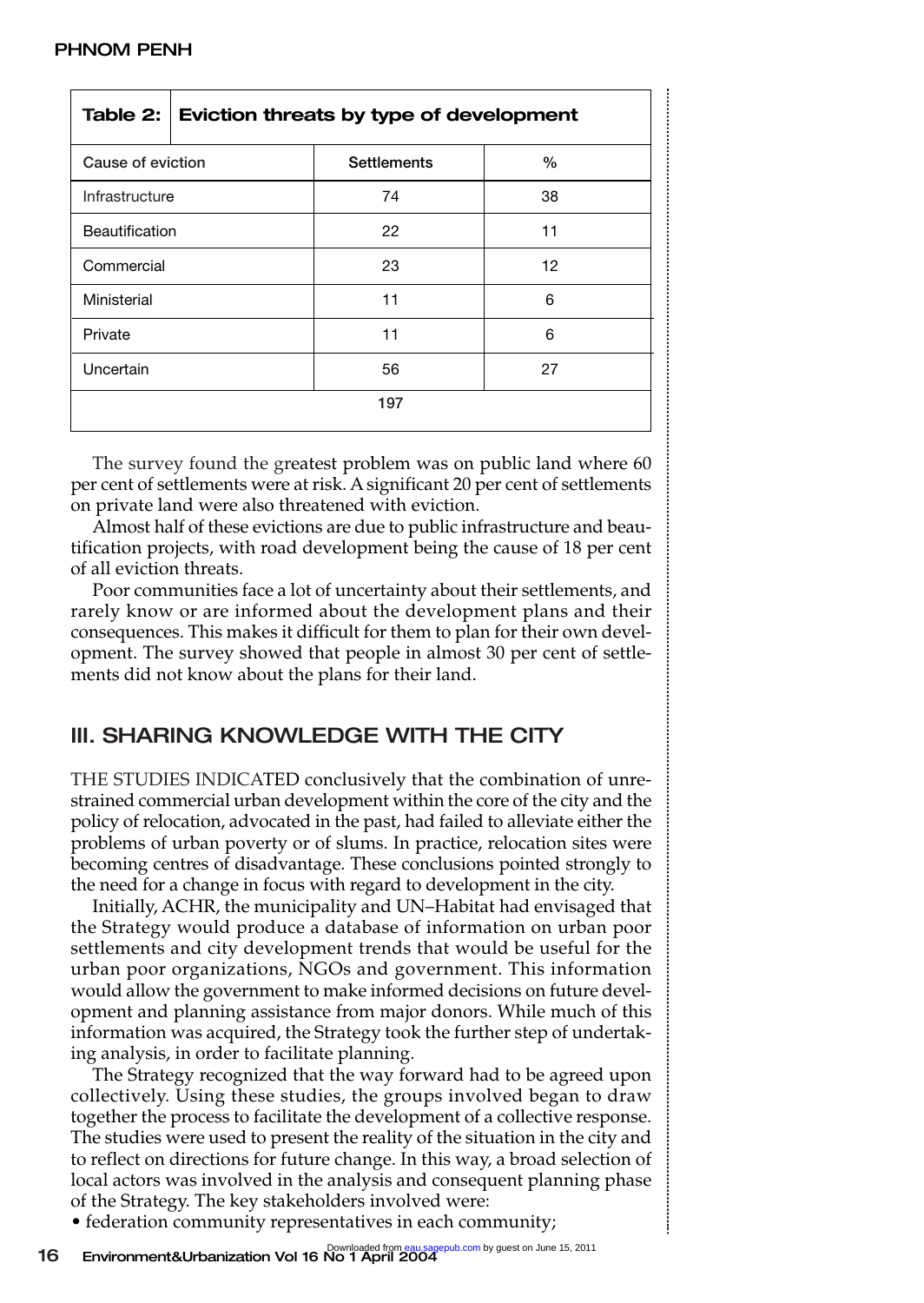- the municipality of Phnom Penh;
- seven *khan* chiefs and officers;
- *sangkhat* (sub-district) officials;
- the Urban Resource Centre;
- other local NGOs; and
- ACHR.

#### a. Embedding local ownership

A fundamental aspect of the City Development Strategy in Phnom Penh was to engage local urban organizations in these studies, creating opportunities for them to explore more deeply the processes in the city. This ensured that the knowledge remained with the city rather than belonging to external consultants. The relocation study was undertaken by the Urban Resource Centre in Phnom Penh, a local NGO that coordinated the necessary surveys through their participatory monitoring and evaluation team. Community leaders and committees in each settlement participated actively and the process involved more than 30 people overall. The land and development studies were undertaken by young local professionals from the Green Group, a new and expanding consultancy. The Green Group worked with more than 20 leaders from the federation to find and make an inventory of vacant land. This collaboration was important in bringing together disparate stakeholders to work and learn together, thus strengthening relationships between local institutions working in the urban development and poverty sectors.

#### b. Democratization of knowledge

Bringing together and disseminating all this information on the city was integral to the ownership and action that resulted from the studies. When the studies were completed in May 2002, the Strategy used the information to bring together communities, NGOs, municipal and government officers. In a series of large workshops, the essence of the studies was presented to more than 800 city residents, officials and development agency workers, with briefing papers circulated to all.

It is important not to underestimate this approach of making information available to the public. In Cambodia, as in many Asian countries, information is power for those who collect, retain and thus control it. Making the Strategy's own information so broadly available was intended to demonstrate the right to, and utility of, multi-stakeholder and citizen participation and cooperation in the understanding and management of the city.

*Khan***-level community workshops.** As a first step, the Strategy took the information to the people, with five workshops of between 50 and 100 people, one for [each rural](http://eau.sagepub.com/) *khan*, and two combined workshops for the urban *khans*, between May and August 2002. More than 500 community leaders were briefed on the study results, and they discussed together the primary issues raised and ideas for addressing them.

**District authorities. Further workshops** in September 2002 presented the findings to local authorities from each of the city's seven *khans* and to the appointed municipal steering committee for the Strategy.(4) The workshops presented the study findings and the recommendations formulated by the communities in the preceding workshops.

**NGO workshop**. More than 20 NGOs working in the urban develop-

4. The CDS Steering Committee was established in early 2002. The committee initially included heads of departments in MPP, officials from central government line ministries (including Ministry of Land Management, Urban Planning and Construction), CBO and NGO sector representatives, UNCHS and Cambodia Development Research Institution (CDRI). Composition of the committee changed over time, from an unwieldy membership of more than 30 to a small group of about ten.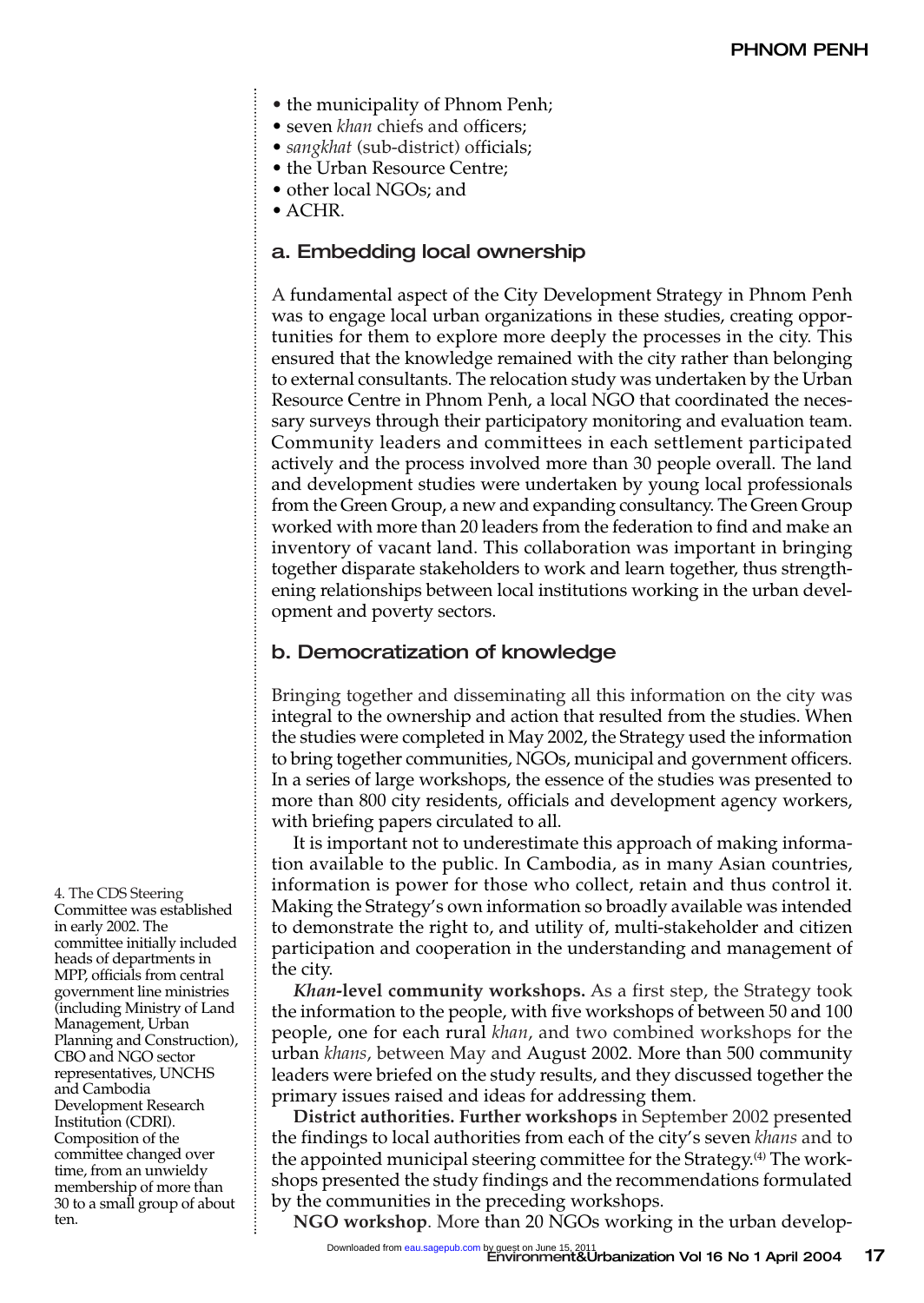ment sector in Phnom Penh held a similar workshop in October to look at the findings and recommendations from the studies and the previous workshops.

**CDS (Strategy) steering committee**. Throughout this process, the municipality and representatives from various line agencies were kept abreast of the study activities, results, consultations, findings and plans, with sometimes more than 40 representatives of the municipality in attendance.

### IV. THE STRATEGY AS AN INTERVENTION TO TURN INFORMATION INTO ACTION

THROUGH THE STUDIES and workshops, alternatives to relocation following eviction, and the need for the poor to have development options within the city, were discussed and debated between diverse stakeholders. It was agreed that alternatives to relocation needed to be considered. Particular priority was given to in-situ upgrading, nearby relocation and landsharing. But how to make these suggestions a reality? What did these concepts of comprehensive upgrading, land sharing and nearby relocation really mean? And how could all of these stakeholders, engaged during the studies, be mobilized to take these ideas and their participation to another level, where they become the instigators and drivers of a new development approach for the city?

Thus, the strategic turn in the Strategy process came in transforming consultation and awareness into participation and change. A city-wide federation workshop identified and prioritized three communities to pilot three new approaches and, simultaneously, began a process of *khan*-level community mapping, analysis and planning.

The two main actions initiated were:

- **Pilot upgrading as training for the city:** it was agreed that a number of pilot communities would illustrate each of the alternative concepts. Planning, design and implementation were started in three communities, observed by the entire city.
- **Planning solutions for poor communities across the city:** member groups within the federation took the information from the studies a step further. They began to compile maps of their *khans*, in order to consider the development plans and vacant land, and sought to work with local stakeholders to assess the likely alternatives for each settlement in their *khan*.

#### a. Upgrading as "training by doing"

At this stage, upgrading, nearby relocations and land share were merely concepts. Some people had seen them wor[k in other c](http://eau.sagepub.com/)ountries but, overall, there was not a good understanding among the communities, officials and professionals. By prioritizing a few settlements for a trial of these concepts, their possibilities came alive, through the interactions of the communities, their *sangkhat*(5) and *khan* officials, the UPDF young professionals, the municipality and the numerous other agencies involved in the development process.

The three prioritized communities, and the approaches selected for them, were Ros Reay (on-site comprehensive upgrading), Borei Keila (land sharing) and Stoeng Kambot (nearby relocation).

5. Sub-district officials have been elected only since February 2002, and so in many cases they are eager to interact with and support communities in their jurisdiction, although they have no funds. *Khan* officials are appointed by the municipality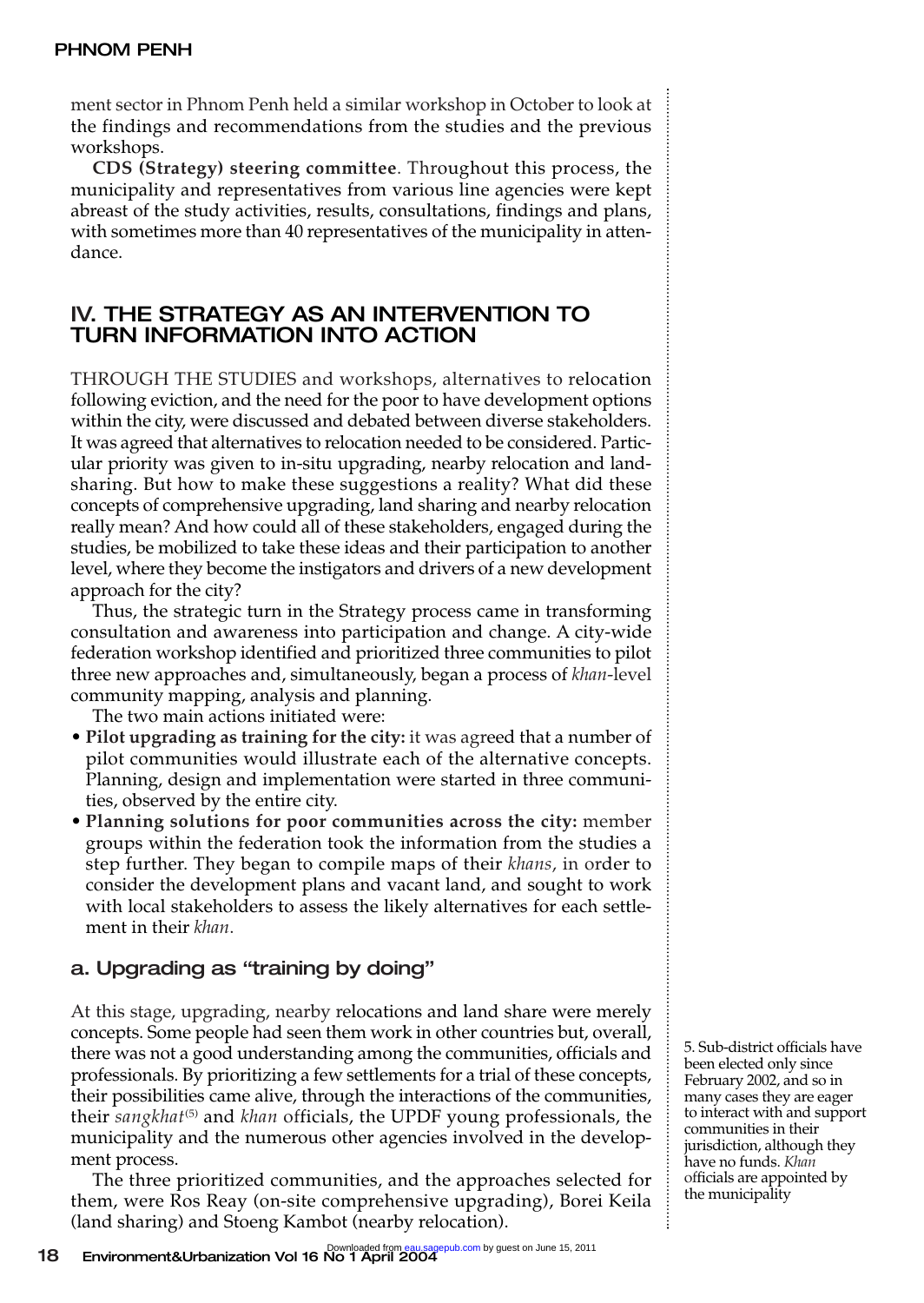#### **Box 2: Ros Reay upgrades existing community with drains, paved roads, house improvements and landscaping**

The 72 tightly packed houses in Ros Reay are part of a larger neighbourhood of over 1,000 households behind the French Embassy, most of which settled here in 1979, immediately after the Pol Pot period. Even though it is right next to the city's largest natural drain, Boeung Kak Lake, Ros Reay experiences serious flooding during the rainy season, so building a drainage system was the community's first upgrading priority. Because they own the land they occupy and are already well organized through their savings group, Ros Reay was the least complicated and the most ready of the three pilots. And because it was the first to start work, Ros Reay has become the first comprehensive upgrading "training by doing" for the whole federation and the whole city. Lots of people have visited and taken part in every stage of the work, as the process is carefully kept in the learning spotlight.

The first step was to survey and map the settlement, which community people did themselves with some help from UPDF's technical team and groups of "upgrading apprentices" from communities in other *khans*. On the map, they plotted all the houses, trees, water points and problem areas, and used this to discuss what needed improving, in what order. Once they had decided what improvements to make, they estimated the costs and drew up a budget for their upgrading plan, which was submitted and approved in January 2003. Municipal officials and community members from around the city were invited to the ground-breaking ceremony, where the first US\$ 500 handed over to the community was immediately matched by US\$ 500 in cash contributions from community members.

With this US\$ 1,000 in hand, work began with moving back the fences and compound walls, straightening the lanes, and making room for laying the underground sewage and storm drain system, which involved an enormous amount of labour. The lanes were paved, trees and flowers planted along the lane edges, and most of the houses boasted a fresh coat of paint by the time the upgrading was opened by the vice-governor at the UPDF anniversary. Since then, activities haven't stopped. More and more houses are upgrading, with more brick, tile and painted facades appearing in the community every month.

6. Young Professionals (YPs) are students or recent graduates from local universities who are employed by UPDF and URC to support the community planning process. Most commonly to date, these YPs have been architects. The YP programme strives to link young, enthusiastic professionals with active communities, so that the YPs can learn the reality of, and planning obstacles to, housing for the urban poor, and can support the community planning process with technical advice and professional services.

Over the next five months, one community was upgraded and two clear plans were established, all driven by the community and gathering support from other groups as the momentum increased. At Ros Reay (Box 2), the showcase upgrade, senior officials from the municipality, the Bureau of Urban Affairs, the UN and many other settlements visited the community to see how the process was progressing. At the same time, monthly federation meetings at the UPDF began to play an increasingly important role as an open forum for all stakeholders to discuss the Strategy's pilot projects. The regular visits (from the municipality, *sangkhat* and *khan* chiefs, as well as UN–Habitat) all helped the stakeholders to understand the direction in which the project was moving. Undoubtedly, that direction was led by the communities and their federation. They drew in other groups as facilitators and administrators, in support. Certainly there were obstacles and periods of resistance and opposition, but with the objective of "training" rather than precedent setting, the pilots really did become an avenue for all to learn how to support a common goal.

Although Ros Reay is the only project to be realized to date, the planning, revision a[nd concep](http://eau.sagepub.com/)tualization involved in both Stoeng Kambot (Box 3) and Borei Keila (Box 4) generated a great deal of interest and learning throughout the federation and among other stakeholders. Regular updates were presented during federation meetings. In the case of the land sharing, there was particularly intense stakeholder interest. This is the most controversial of options and many were curious about the processes that could be followed.

Exchange programmes to Thailand helped to inform the Young Professionals,<sup>(6)</sup> community leaders, especially from Borei Keila (the pilot community that chose to land share), and Urban Resource Centre staff of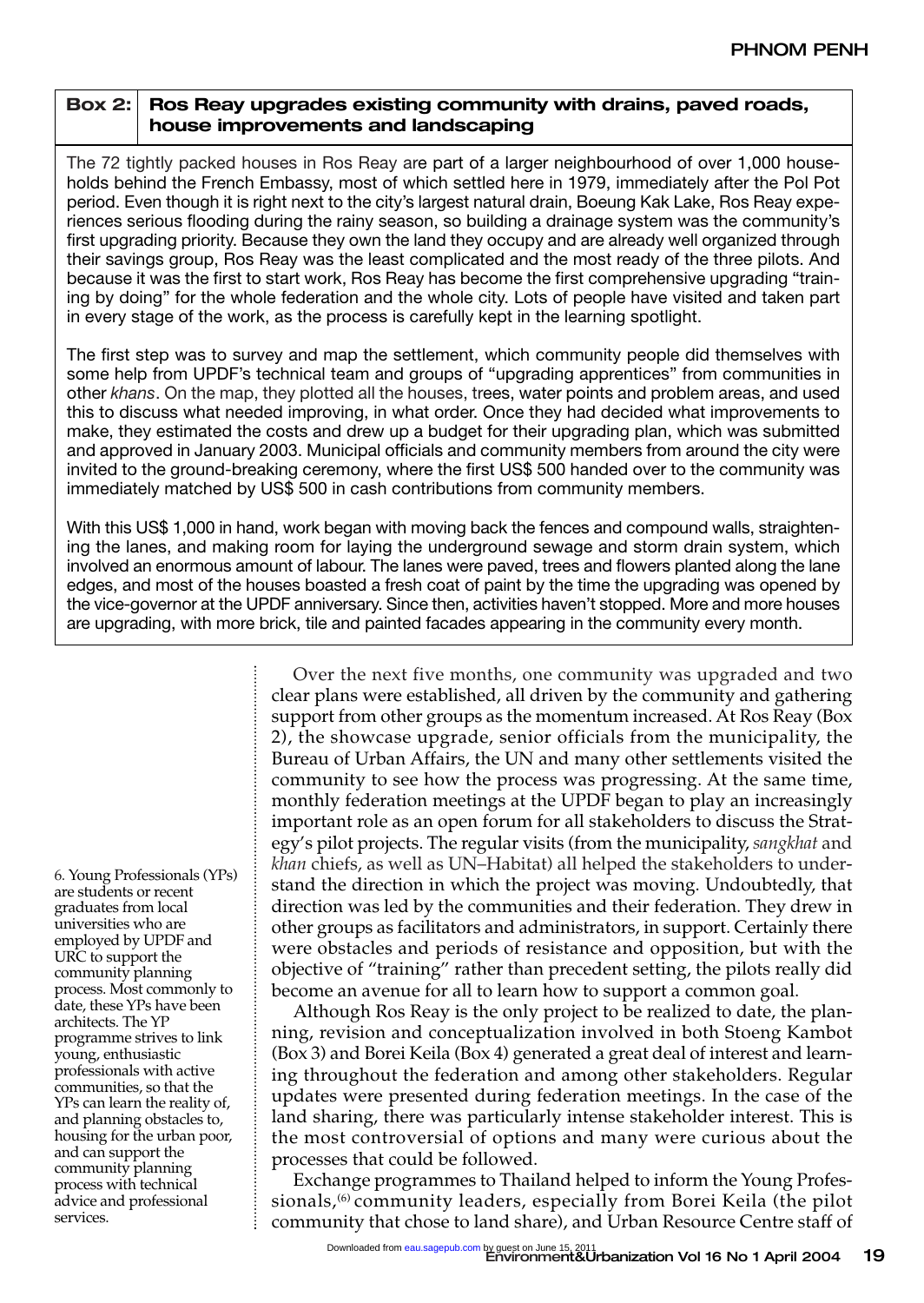#### **Box 3: Stoeng Kambot rebuilds its community on adjacent land, to make room for the city's dike-building project**

Stoeng Kambot is a poor settlement of 210 families living in wood and bamboo houses built in a long line on a narrow strip of land between a dirt road and a drainage canal in a remote part of Roessei Keo District. Many of the community's grown-ups and children work as labourers in the brick kilns across the road or in nearby factories. There are trees and plenty of fresh air and open space out here, but conditions in the settlement are pretty bad – families have no electricity or water supply, and have to pay upwards of US\$ 50 a year to the brick kiln owner to use the stagnant water from his pond across the road. The people first settled here in 1984. In 1998, they linked up with SUPF and began organizing themselves through a collective savings scheme. For several years, the community has been under threat of eviction, to make way for a municipal project to construct a new road and dike on land the community now occupies. After surveying and mapping their settlement, the community explored several redevelopment options, including squeezing their houses on to a narrower strip to make room for the new dike. But now, the Stoeung Kambot community, along with the federation's *khan* unit, is negotiating for compensation in the form of some nearby farmland they have identified, where they would be willing to redevelop their community, according to layout plans they've developed with young architects at the UPDF.

the benefits and constraints of the scheme. As the Borei Keila community leaders became clearer about the principles behind this approach, they were able to inform other federation members.

Within a short time, this exposure and the activities in the three pilot communities were intensely discussed within the federation in UPDF meetings and/or at federation workshops, resulting in a growing understanding and enthusiasm among federation members.

#### b. Information as a tool for planning change

The federation's 2003 urban poor settlement survey provided an organizational springboard for the subsequent process of *khan*-mapping. The information collected in the studies enabled the accurate documentation of districts and settlements. Within two weeks of putting together the draft survey results, each *khan* had consulted with its various committees and members, conferred with village and *sangkhat* chiefs and visited some communities, to be able to plot their findings accurately on to large-scale district maps, showing:

- settlements under eviction;
- settlements organized with the federation or NGOs; and
- settlements defined by type of land they occupied, such as public or private.

Overlaying these settlement maps with the location of proposed development projects and vacant land in their district enabled federation members to take a broad view of their district and current directions of development. With this information, members could together consider options for each of their settlements, cr[eating the a](http://eau.sagepub.com/)nalytical overlay to their district map, marking:

- settlements which could be upgraded in their existing location;
- settlements which could be redeveloped through land sharing or other land-adjustment initiatives; and
- settlements that might have to relocate, preferably to nearby land, which the community has identified.

In a large federation city-level meeting, each of the *khans* presented their findings and development proposals to the more than 200 assembled federation community leaders, as well as representatives from local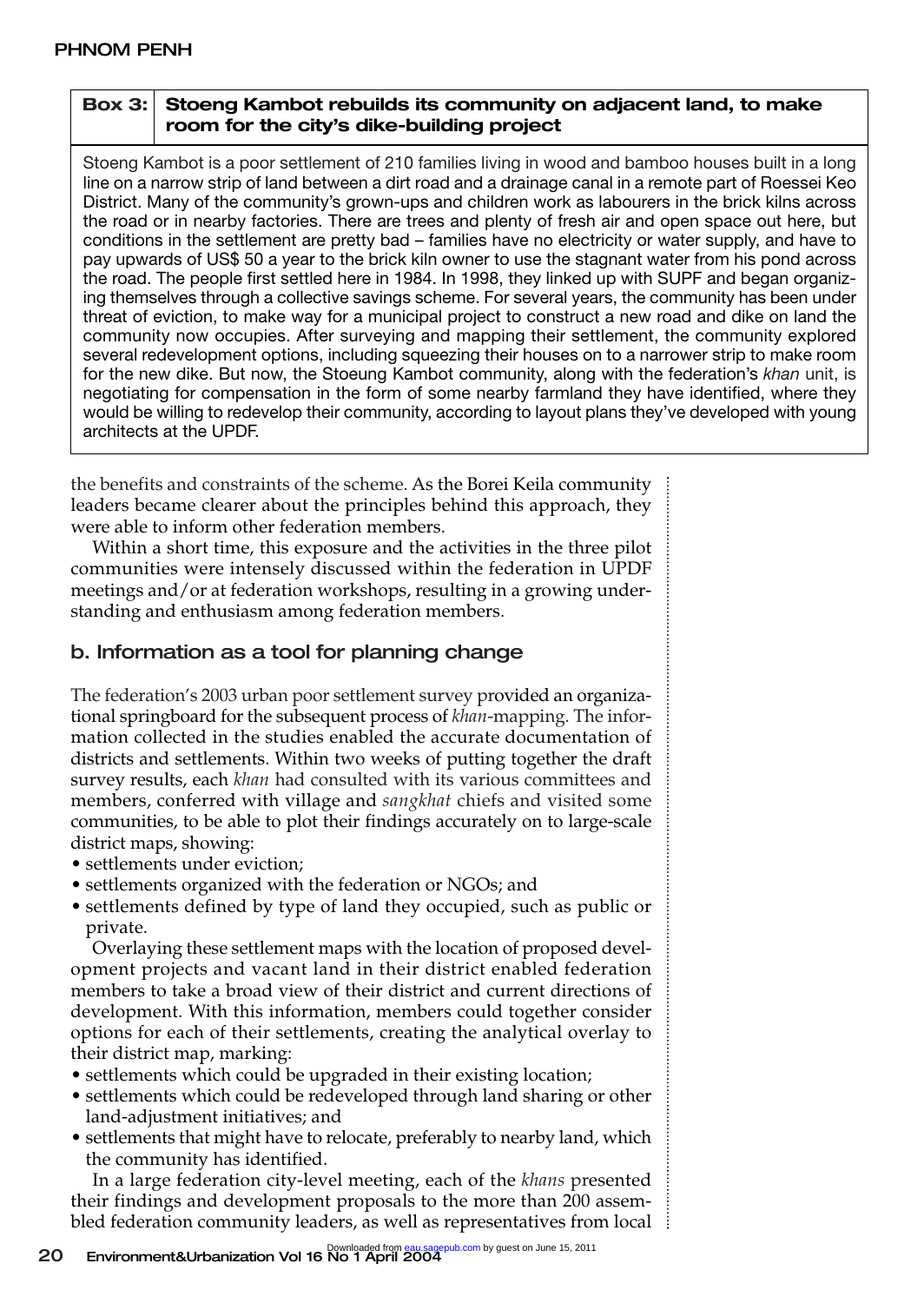#### **Box 4: Borei Keila uses a land-sharing strategy to rebuild its community on a small portion of the land it now occupies, and returns the rest to the government for its development plans**

Borei Keila is a crowded inner-city settlement of 1,482 families in 7 Makara District, living in and around two rows of four-storey apartment blocks built in the 1960s to house athletes. Some families live in the apartments while the rest live in wood and brick houses. The land is owned by the Ministry of Sport and Youth which, for years, has been trying in vain to evict the settlement to demolish the buildings and construct a new stadium and facilities First settled in 1979, the community is now very strong, with both SUPF and USG savings groups and strong community leadership. The idea of upgrading Borei Keila has united this large community, which is 100 per cent determined to stay. After surveying, measuring and mapping the entire settlement, the people have worked with UPDF architects to explore a range of land-sharing redevelopment options, which involve rebuilding the community on a small portion of the land and returning the rest to the ministry. Their first plan involved developing five-storey blocks of flats on 25 per cent of the land. But this would be extremely expensive and the community is now looking at a much cheaper and more efficient layout plan of 1,500 tiny row-houses on 30 per cent of the land. Borei Keila is an important test case for land sharing, which makes room for poor people's housing while releasing enough land for the government to go ahead with their redevelopment, and even commercial developments.

> NGOs and some enthusiastic *khan* and *sangkhat* officials. The meeting then set about prioritizing who would be included in the next round of upgrading. This selection would effectively broaden the scale of this "training by doing" work. Each of the seven *khans* selected five communities: three to upgrade in-situ, one to relocate and one to redevelop through landsharing or land adjustment. The upgrading in these 35 communities, like the pilots, provided a training ground for the federation, for more local village and *sangkhat* authorities, and for the municipality.

> The entire process represented the implementation of a participatory, city-wide upgrading mechanism through which the communities could work together, moving from recommendations to pilots, and from pilots to the whole city.

- **Through the pilot training**, the communities, the federation, the UPDF, the municipality, other NGOs and local authorities all learned how, by supporting community initiatives, urban poor communities could significantly improve their neighbourhoods to make them into clean, healthy, beautiful elements of the urban landscape, at a relatively low cost.
- **District and city planning** helped the federation to have a city-wide perspective on the situation of the urban poor. Following their internalization of the Strategy study information, the federation demonstrated a community-driven mechanism for analysis, planning, prioritization and critique.

## V. HOW A [BROAD](http://eau.sagepub.com/) AWARENESS AND COOPERATIVE ACTION CAN CATALYZE CHANGE

AS A PROCESS implemented through an active people's network, and in partnership with diverse local actors, the City Development Strategy contributed to the realization of several key changes in Phnom Penh.

**Creating a city-wide vision and action for change**. The most integral cumulative result of the process was that, by promoting a people-paced, people-driven analysis with the planning of alternative urban development initiatives that were broadly inclusive of other associated groups, a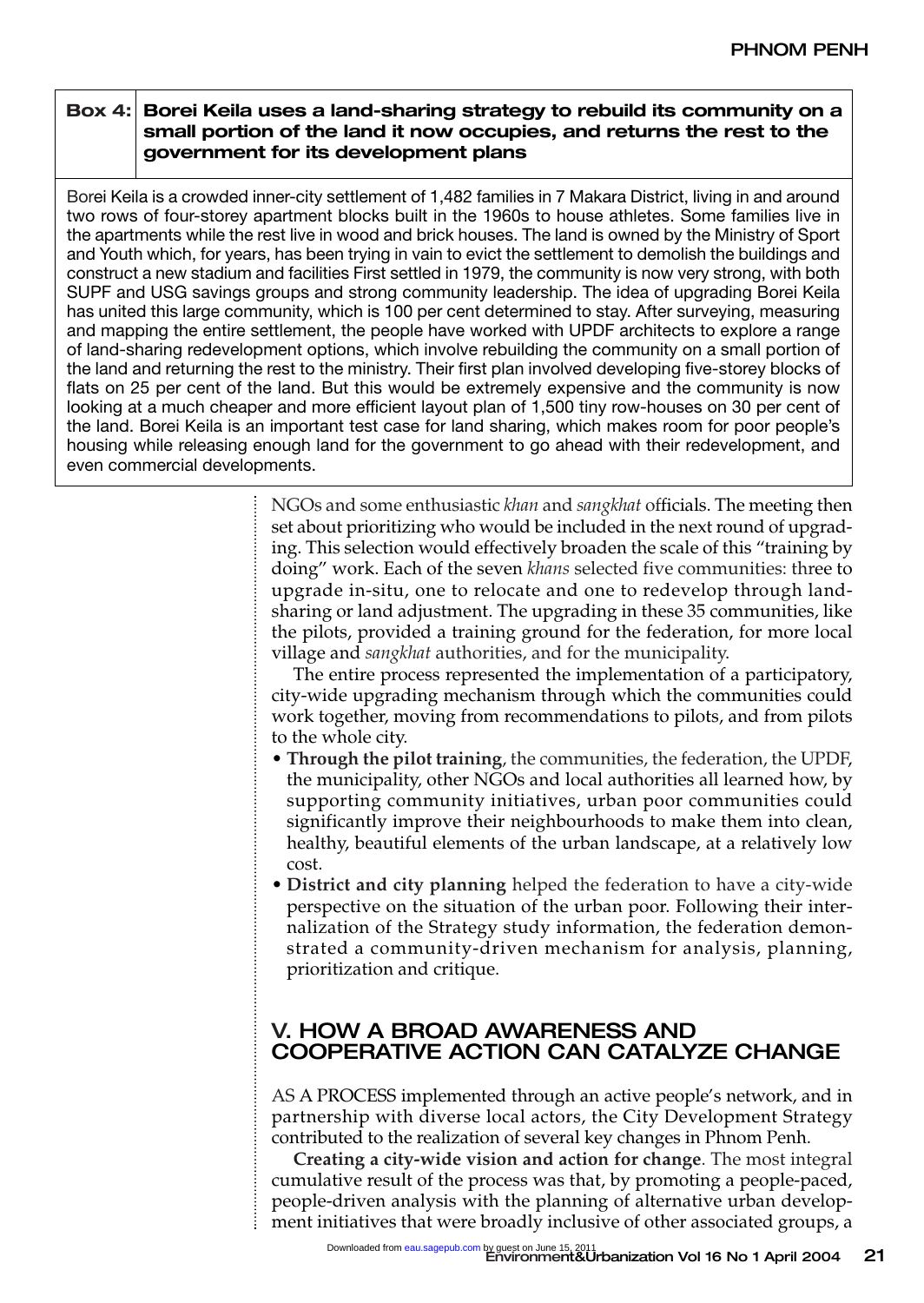new policy evolved from the people up.

Through the studies, the consultations, the survey, mapping and planning options for low-income communities in Phnom Penh, a shared vision for this alternative policy was created despite the diversity of stakeholders. For groups faced with eviction, the City Development Strategy broadened the menu of options from relocation on distant sites to include on-site upgrading, re-blocking, land sharing and nearby relocation. At the heart was a recognition that the poor have a right to live in the city, and that their development can benefit the city, making their settlements beautiful, healthy, safe and secure elements of the urban environment. These concepts are not new but had never been tried in Phnom Penh. Building the understanding of their meaning, documenting and disseminating the findings of the studies and the need for other options was important in helping the communities, the NGOs and the authorities to see that other solutions and other mechanisms were possible. Figure 3 shows the different stages of participation between the federation and the municipality of Phnom Penh, as two approaches were pursued: the first focusing on how upgrading could practically be implemented; and the second on how a city-wide view could be nurtured.

**Facilitating a government policy change – people's policy with strategic advocacy.** Both citizens and authorities have been actively supporting the pilot projects, creating a momentum of energy for change, added to which strategic advocacy with the municipality helped elevate the concept of an upgrading policy.

The UPDF is itself a collaborative organization between the municipality, the people and NGOs, with the prime minister's personal support. The fund used its fifth anniversary event (24–26 May 2003) to promote the strategy of on-site community improvement with further support in a widely distributed newsletter and the Phnom Penh booklet.<sup>(7)</sup> The booklet offers a summary of the key findings of the studies, and includes information about the situation of the urban poor, including the availability of land, in each *khan*. The event itself was organized jointly by the municipality and the federation. Delegates from leading grassroots communities in Asia and Africa attended the celebration alongside officials from UN–Habitat, the World Bank and government ministries. Over 5,000 community members from Phnom Penh itself were present.

The approaching national election provided added incentive for the government to launch the pro-poor upgrading initiative. Prime Minister Hun Sen gave the opening speech, in which he announced his policy for the upgrading of 100 settlements in a year in Phnom Penh, and 500 settlements over five years. He also announced municipality support for the nearby relocation of a community living on a garbage site, and the approval to land share at three large slums on government land.

**Making the people's process the mechanism for upgrading poor communities**. By creating the space for [the poor t](http://eau.sagepub.com/)o be involved in the research, to be central to the consultations and analysis, and to create the process of settlement selection, planning, designing and implementation, the Strategy process has opened space for the evolution of a communitydriven upgrading mechanism. Since the declaration of the policy, this process has further evolved to become the implementing mechanism of city-wide upgrading, in cooperation with the 100-slum upgrading committee (on which the people sit as decision makers).<sup>(8)</sup>

**Strengthening the UPDF**. The UPDF is an important element of the institutional environment in Cambodia, being neither an NGO, nor 7. ACHR (2003), "Phnom Penh: an information booklet on the city's development and settlements of the urban poor", City Development Strategy, (English and Khmer); also ACHR (2003), *Urban Poor Development Fund Newsletter*, Fifth Year Anniversary edition, prepared by ACHR/UPDF (English and Khmer).

8. Currently, the committee has 16 members (seven *khan* chiefs, one representative each from UNCHS, MPP, Land Management Department, SUPF, UPDF and ACHR, the MPP vicegovernor, the chief of cabinet and two deputy chiefs of cabinet). The working group, consisting of SUPF representatives and UPDF architects are, however, the main actors in developing the concepts which go to the committee for approval.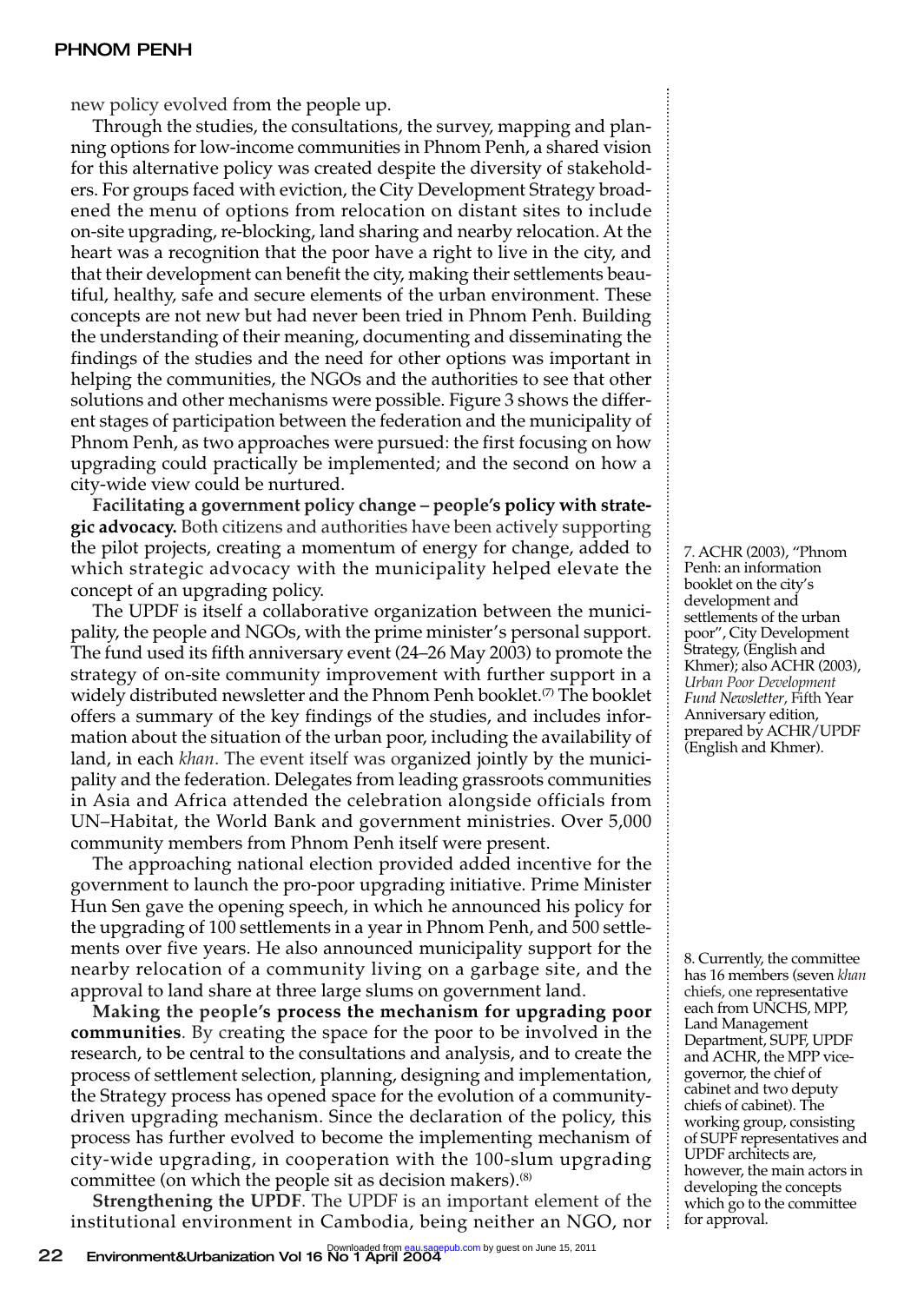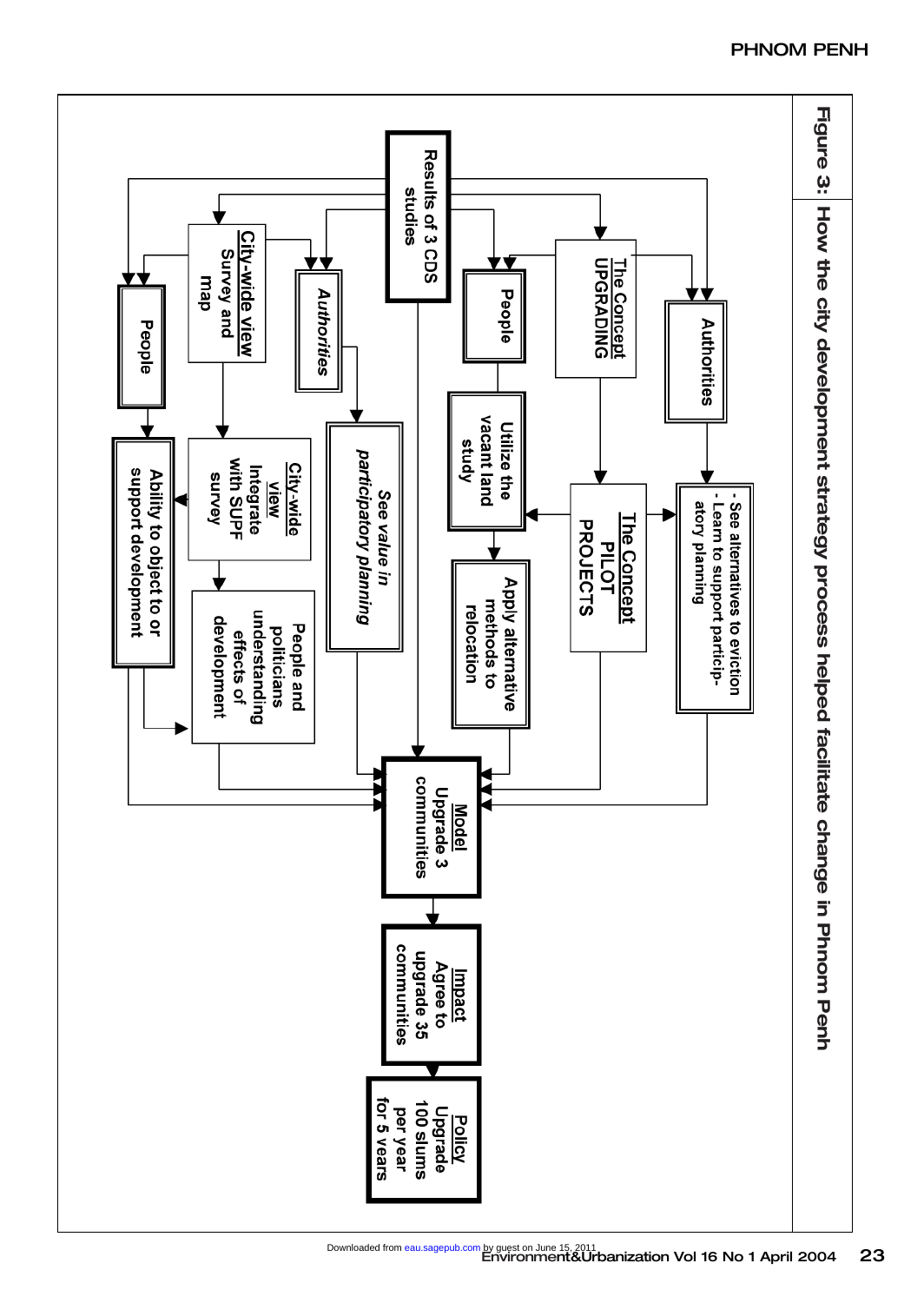"*This change has also been felt at the local and district levels, where the recognition for people to be involved is increasing. There have been several meetings held in the municipality since the UPDF anniversary in May, to discuss the upgrading policy, and community leaders from SUPF have been invited to participate in these meetings. This reflects a changing attitude. The district officials have also been discussing with community people about how to go about this 100-community upgrading process. The position of poor people as important actors in solving the city's housing problems is being increasingly accepted by various levels of the government, and the UPDF anniversary event and the Ros Reay pilot project has played a big part.*"

Mr Mann Chhoeurnn, Municipal Cabinet Chief, speaks about the transformation in attitude towards the urban poor which has taken place within the national, municipal and district governments (12 July 2003, UPDF Board Meeting).

community, nor government. It is a unique institutional space where these groups come together to work in new and challenging ways to bring change to their city. Inevitably, they develop roles that are quite different to those that they traditionally follow. In this process, they create new forms of governance. Instigated by the Strategy, this experimentation in roles, partnerships and processes for development was facilitated through the UPDF. Its role becomes even more significant as the 100-slums upgrading policy moves into implementation.

**Facilitating greater cooperation between communities and their local authorities**. The Strategy coincided with a time of local democratic change. *Sangkhat* officials had been elected for the first time, but they lacked the financial resources and management experience to facilitate development in their wards. The pilot projects became important development precedents that community groups could use to engage with and influence these local officials. From the *sangkhat* to the district and city level, the community-driven pilots allowed the communities to draw officials and politicians into their process, learning together with the common objective of seeing the projects achieve change. Relationships have varied in this period; the communities and their authorities found their own ways to cooperate. It is anticipated that the shared learning and experimentation will continue, as better modes of working together develop.

**Democratizing information**. People need tools to facilitate true participation in decision-making, planning and policy development and implementation. Information is one of the most important tools. By the very nature of the information collected, the agenda is set. Through the process of collection and analysis, the use and ownership of this information is determined.

With a pro-poor focus, the active participation of community leaders, support from local NGOs and professionals, and extensive consultation and dissemination of the information throughout the city, the City Development Strategy facilitated the ownership and use of this information. They engaged municipal officials and politicians, local levels of government, the poor and other development gr[oups. All do](http://eau.sagepub.com/)cuments were translated into Khmer. A UPDF newsletter (produced in Khmer and in English) disseminated the information and offered analysis. The importance of this democratizing of information is evidenced by the scale of mobilization and the subsequent political response.

It is important to remember that these changes are not simply the result of the City Development Strategy and associated processes. Rather, they are a consequence of using the Strategy as a tool that enables the various existing groups and processes in the city to take a new look at the realities of the city's development, and to explore and experiment with new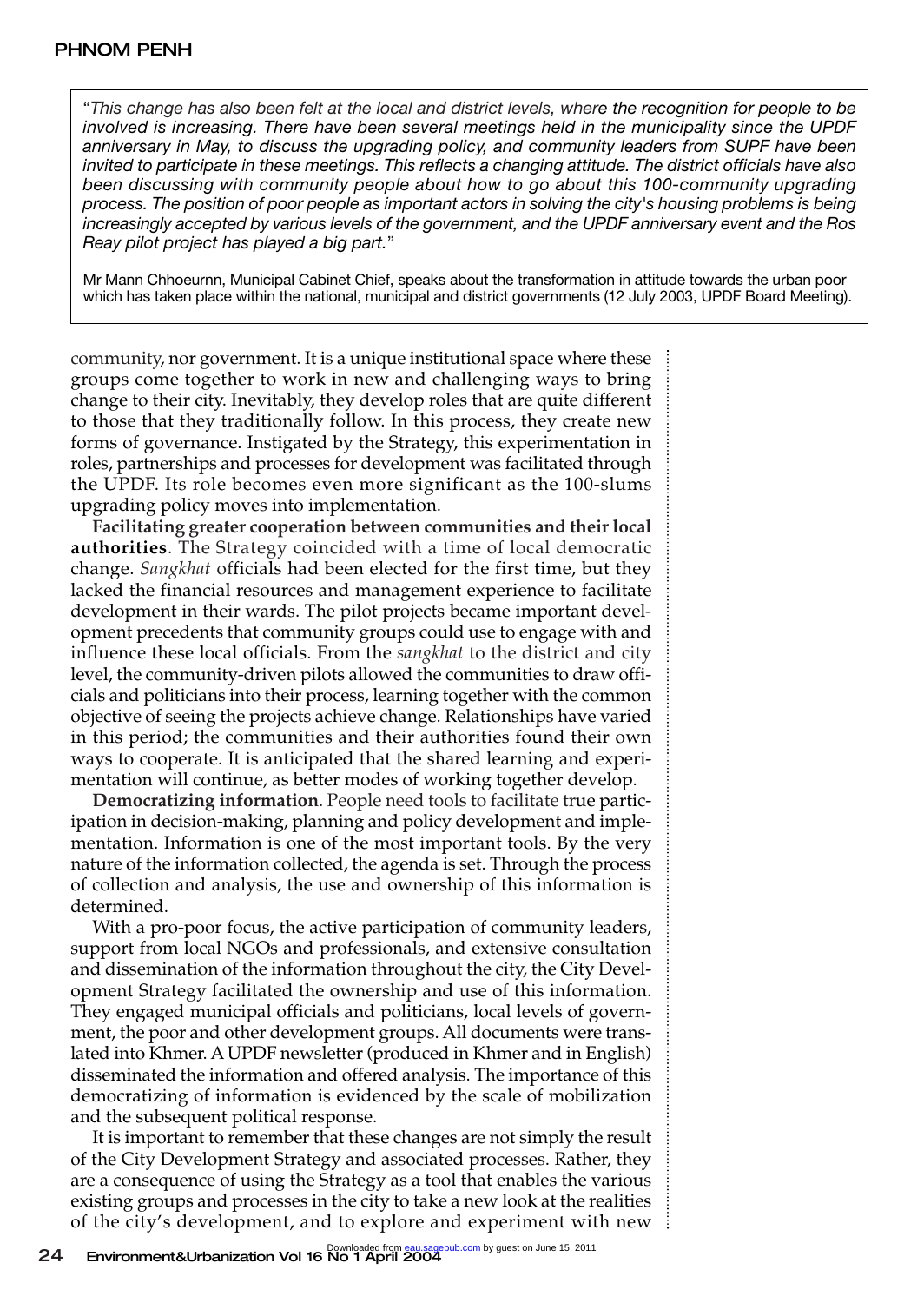alternatives. By giving space for the inclusion of multiple stakeholders and opportunities for collaboration, the Strategy has effectively demonstrated an alternative form of governance for the city. As a result of that new form of governance, all stakeholders have begun to modify their roles. The communities have demonstrated their desire and capacity to be the leading decision makers and implementers, and to be able to understand, absorb and translate their knowledge and needs into development for the city. At the same time, the process has provided, through the planning and implementation processes, opportunities for local and municipal authorities to engage with their constituents at multiple levels, as supporters and facilitators of their development efforts. The current 100 slums upgrading process is carrying forward this evolving process, as both the communities and the government move in a direction whereby development comes through the action and support of all, and with results that are of benefit to all.